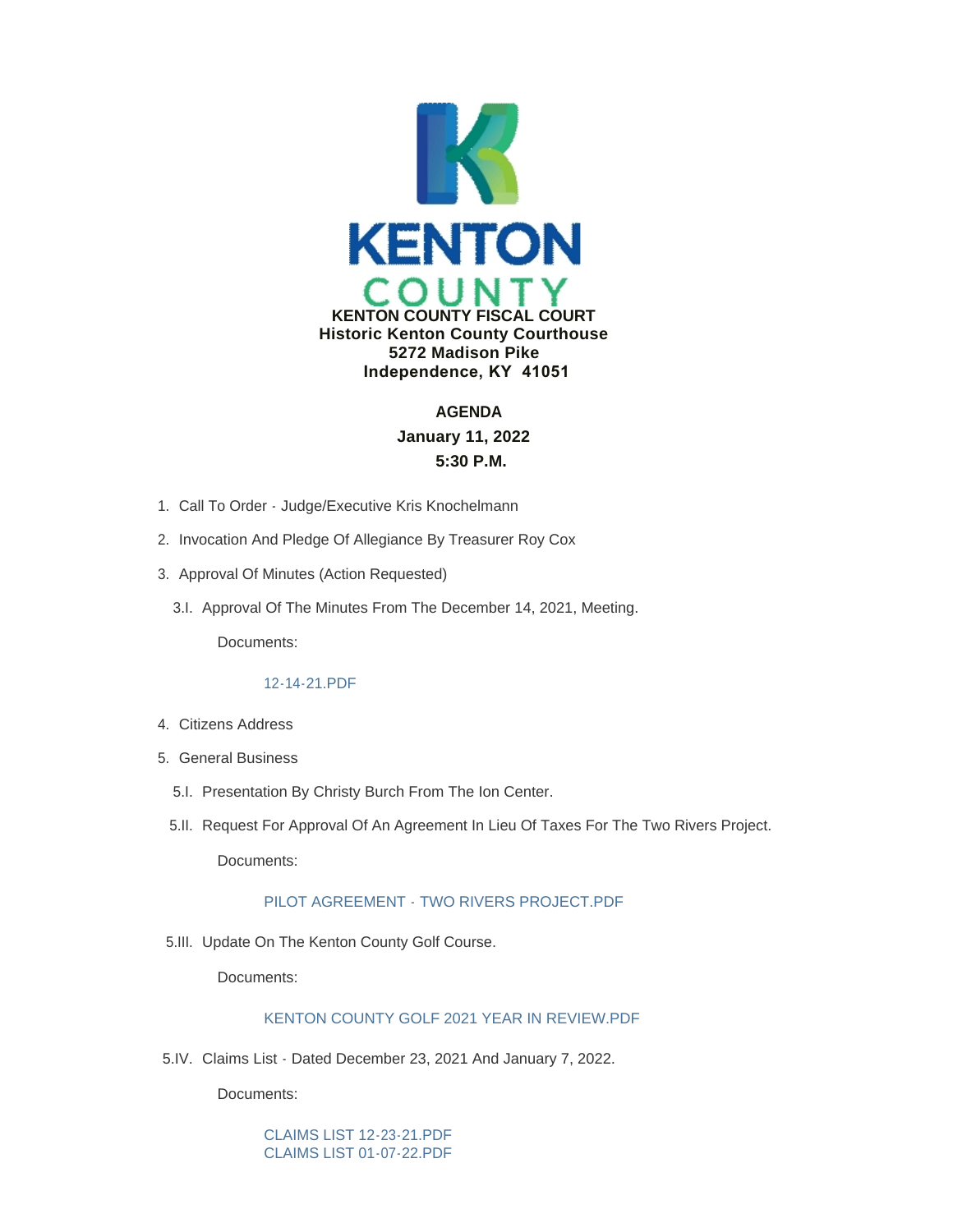- 6. Resolutions (Action Requested)
	- 6.I. Resolution No. 22-01A (Action Requested) A Resolution For The Kenton County Fiscal Court Concerning Fiscal Year Budget Adjustments.

Documents:

# [RESOLUTION 22-01A BUDGET ADJUSTMENT.PDF](https://www.kentoncounty.org/AgendaCenter/ViewFile/Item/2342?fileID=3639)

6.II. Resolution No. 22-02 (Action Requested) A Resolution Authorizing The Filing Of A 2021 Kentucky Community Development Block Grant- Public Services Application

Documents:

# [RESOLUTION 22-02 CDBG GRANT FOR TRANSITIONS.PDF](https://www.kentoncounty.org/AgendaCenter/ViewFile/Item/2339?fileID=3632)

- 7. Ordinances
	- 7.I. Ordinance No. 121.44 Second Reading (Action Requested) An Ordinance Enacting And Adopting A Supplement To The Code Of Ordinances Of The County Of Kenton, Kentucky.

Documents:

#### [ORDINANCE 121.44 CODE OF ORDINANCES OF THE COUNTY OF](https://www.kentoncounty.org/AgendaCenter/ViewFile/Item/2318?fileID=3602)  KENTON.PDF [ATTACHMENT FOR ORDINANCE 121.44 KENTON COUNTY, KY S-23.PDF](https://www.kentoncounty.org/AgendaCenter/ViewFile/Item/2318?fileID=3603)

7.II. Ordinance No. 150.7 - Second Reading (Action Requested) An Ordinance Of The Fiscal Court Of The County Of Kenton, Kentucky, Relating To The Amendment Of Ordinance 150.6 For The Kenton County Emergency Communications Board.

Documents:

# [ORDINANCE 150.7 COMMUNICATIONS BOARD.PDF](https://www.kentoncounty.org/AgendaCenter/ViewFile/Item/2319?fileID=3605)

7.III. Ordinance No. 971.18 - First Reading (No Action Needed) An Ordinance Of The Fiscal Court Of The County Of Kenton, Kentucky Repealing Kenton County Ordinance 971.16 Which Authorized A Local Development Area Agreement Relating To The Establishment And Implementation Of A Local Development Area Tax Increment Financing District Known As The Local Development Area No. 1 Within The City Of Crescent Springs, Kentucky.

Documents:

# [ORDINANCE 971.18 REPEALING AREA DEVELOPMENT AGREEMENT](https://www.kentoncounty.org/AgendaCenter/ViewFile/Item/2332?fileID=3624)  CRESCENT SPRINGS.PDF [ATTACHMENT FOR ORDINANCE 971.18.PDF](https://www.kentoncounty.org/AgendaCenter/ViewFile/Item/2332?fileID=3625)

- 8. Consent Agenda (Action Requested)
	- Exhibit No. 22-01 Request Approval Of The Kenton County Clerk's Claim For Preparing 8.I. Tax Bills.

Documents: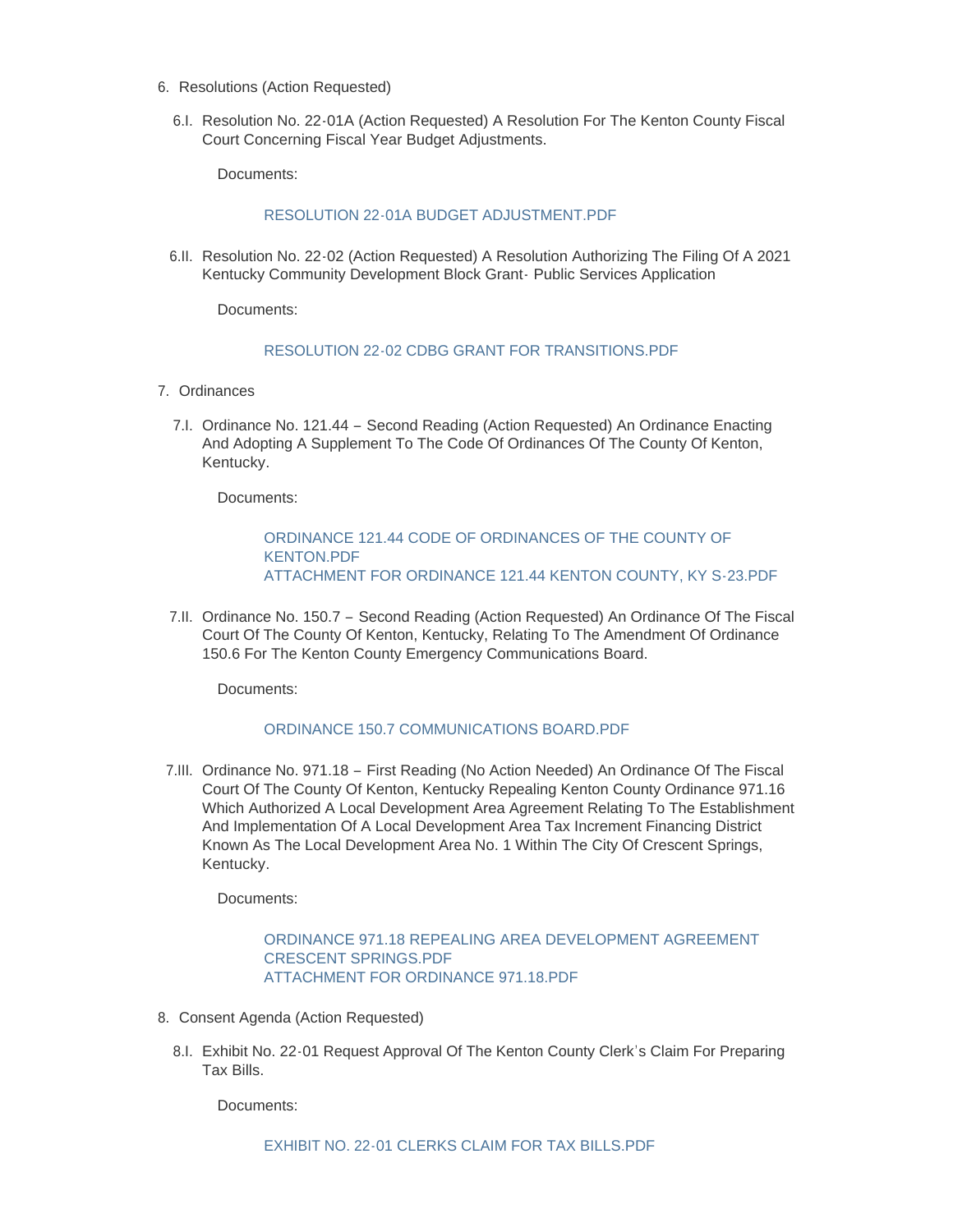Exhibit No. 22-02 Request Approval To Surplus Various Items For The Technology 8.II. Services Department.

Documents:

[EXHIBIT 22-02 TECH SERVICES SURPLUS ITEMS.PDF](https://www.kentoncounty.org/AgendaCenter/ViewFile/Item/2327?fileID=3617) [EXHIBIT 22-02 SURPLUS PROPERTY FORM.PDF](https://www.kentoncounty.org/AgendaCenter/ViewFile/Item/2327?fileID=3616)

Exhibit No. 22-03 Request Approval To Accept The Grant For Emergency Management 8.III. Program Funds.

Documents:

#### [EXHIBIT 22-03 EM GRANT.PDF](https://www.kentoncounty.org/AgendaCenter/ViewFile/Item/2328?fileID=3618)

Exhibit No. 22-04 Request Approval To Accept The Proposal From Cohorn Concrete For 8.IV. The Extension Of The Concrete Patio At The Kenton County Golf Courses

Documents:

### [EXHIBIT 22-04 MEMO TO COURT ACCEPTING PROPOSAL FROM COHORN](https://www.kentoncounty.org/AgendaCenter/ViewFile/Item/2330?fileID=3620)  CONCRETE FOR PATIO EXTENSION AT GOLF COURSE.PDF [EXHIBIT 22-04 COHORN CONCRETE.PDF](https://www.kentoncounty.org/AgendaCenter/ViewFile/Item/2330?fileID=3619)

Exhibit No. 22-05 Request Approval To Award The Payment Processing Solutions Bid 8.V. To Kentucky Interactive, LLC. Dba NIC Kentucky, For The Kenton County Business Services Department.

Documents:

#### [EXHIBIT 22-05 PAYMENT PROCESSING SOLUTIONS.PDF](https://www.kentoncounty.org/AgendaCenter/ViewFile/Item/2333?fileID=3626)

Exhibit No. 22-06 Request Approval To Surplus A Protainer Roll Off Trailer And Various 8.VI. Office Equipment Items For The Kenton County Public Works Department.

Documents:

#### [EXHIBIT 22-06 PW SURPLUS.PDF](https://www.kentoncounty.org/AgendaCenter/ViewFile/Item/2334?fileID=3627)

8.VII. Exhibit No. 22-07 Request Approval Of A Modification To A Grant For The Bridge To Medications For Opioid Use Disorder For The Detention Center.

Documents:

### [EXHIBIT 22-07 DETENTION CENTER GRANT MODIFICATION.PDF](https://www.kentoncounty.org/AgendaCenter/ViewFile/Item/2366?fileID=3648)

- 9. Executive Orders
	- Executive Order 22-01 (Action Requested) An Executive Order Relating To The Fiscal 9.I. Court Approving The Re-Appointment Of Candace McGraw And Jude Hehman To The OKI Board.

Documents:

[EXECUTIVE ORDER 22-01 BOARD APPT. OKI \(JUDE HEHMAN AND](https://www.kentoncounty.org/AgendaCenter/ViewFile/Item/2324?fileID=3611)  CANDACE MCGRAW).PDF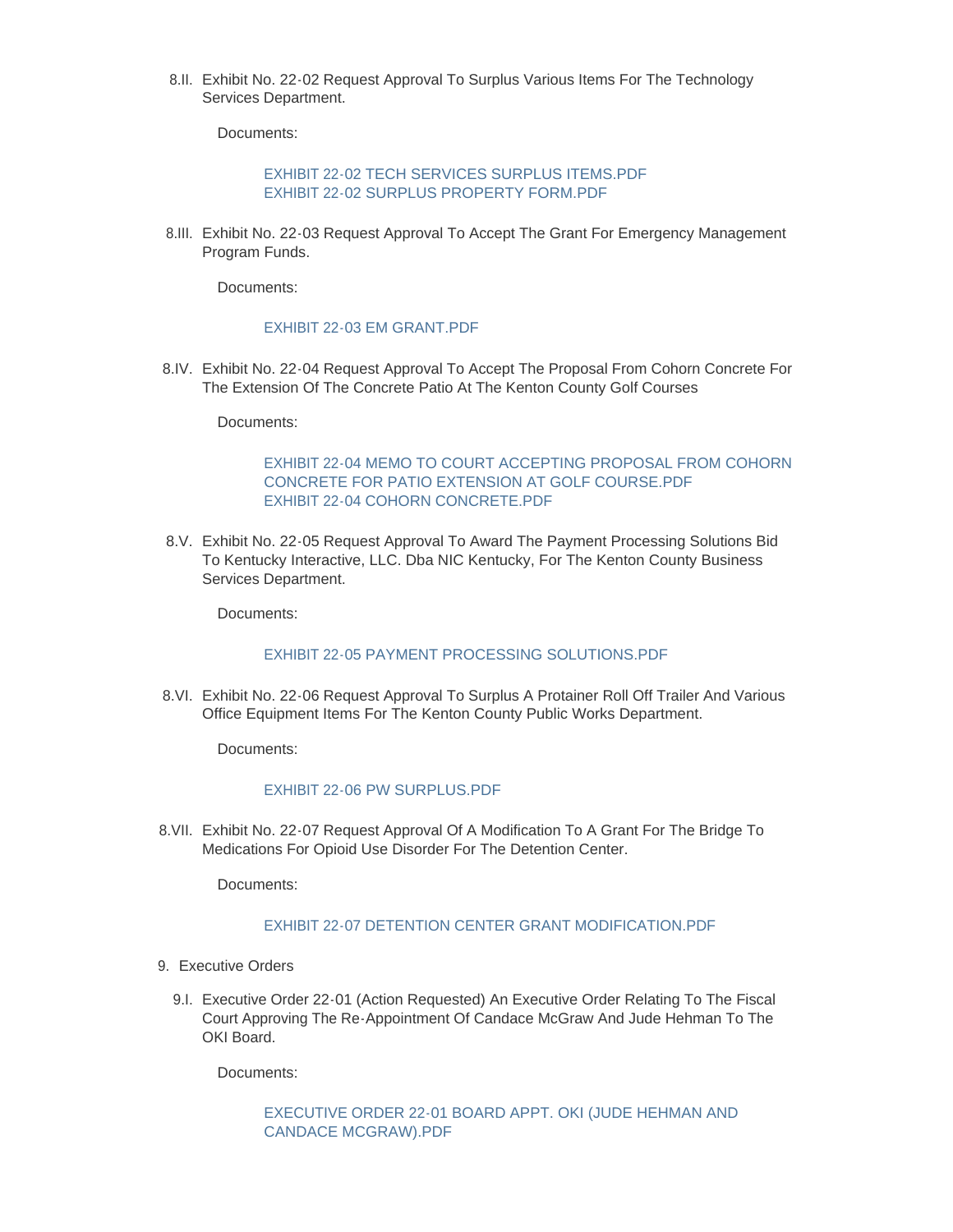9.II. Executive Order 22-02 (Action Requested) An Executive Order Relating To The Fiscal Court Approving The Re-Appointment Of Judge/Executive Kris Knochelmann To The Covington Economic Development Authority Board (CEDA).

Documents:

# [EXECUTIVE ORDER 22-02 COVINGTON TIF BOARD \(KRIS](https://www.kentoncounty.org/AgendaCenter/ViewFile/Item/2325?fileID=3612)  KNOCHELMANN).PDF

9.III. Executive Order 22-03 (Action Requested) An Executive Order Relating To The Fiscal Court Approving The Re-Appointment Of Kathy Hunter And Larry Mains To The Cooperative Extension District Board.

Documents:

# [EXECUTIVE ORDER 21-03 COUNTY EXTENSION DISTRICT BOARD \(LARRY](https://www.kentoncounty.org/AgendaCenter/ViewFile/Item/2326?fileID=3613)  MAINS AND KATHY HUNTER).PDF

9.IV. Executive Order 22-04 (Action Requested) An Executive Order Relating To The Fiscal Court Approving The Re-Appointment Of Debbie Vaughn To The Kenton County Planning Commission.

Documents:

# [EXECUTIVE ORDER 22-04 PLANNING COMMISSION \(DEBBIE](https://www.kentoncounty.org/AgendaCenter/ViewFile/Item/2329?fileID=3621)  VAUGHN).PDF

9.V. Executive Order 22-05 (Action Requested) An Executive Order Relating To The Fiscal Court Approving The Termination Of Skylar Seibert As An Animal Services Technician For The Animal Services Department.

Documents:

# [EXECUTIVE ORDER 22-05 ANIMAL SERVICES \(SKYLAR SEIBERT\).PDF](https://www.kentoncounty.org/AgendaCenter/ViewFile/Item/2335?fileID=3630)

9.VI. Executive Order 22-06 (Action Requested) An Executive Order Relating To The Fiscal Court Approving The Appointment Of Justin White As A Public Services Technician I For The Public Works Department.

Documents:

# [EXECUTIVE ORDER 22-06 PUBLIC WORKS \(JUSTIN WHITE\).PDF](https://www.kentoncounty.org/AgendaCenter/ViewFile/Item/2336?fileID=3638)

9.VII. Executive Order 22-07 (Action Requested) An Executive Order Relating To The Fiscal Court Approving The Appointment Of James Noel As A Seasonal Public Services Technician For The Public Works Department.

Documents:

# [EXECUTIVE ORDER 22-07 PUBLIC WORKS \(JAMES NOEL\).PDF](https://www.kentoncounty.org/AgendaCenter/ViewFile/Item/2337?fileID=3633)

9. VIII. Executive Order 22-08 (No Action Needed) An Executive Order Declaring A Level One Snow Emergency.

Documents: